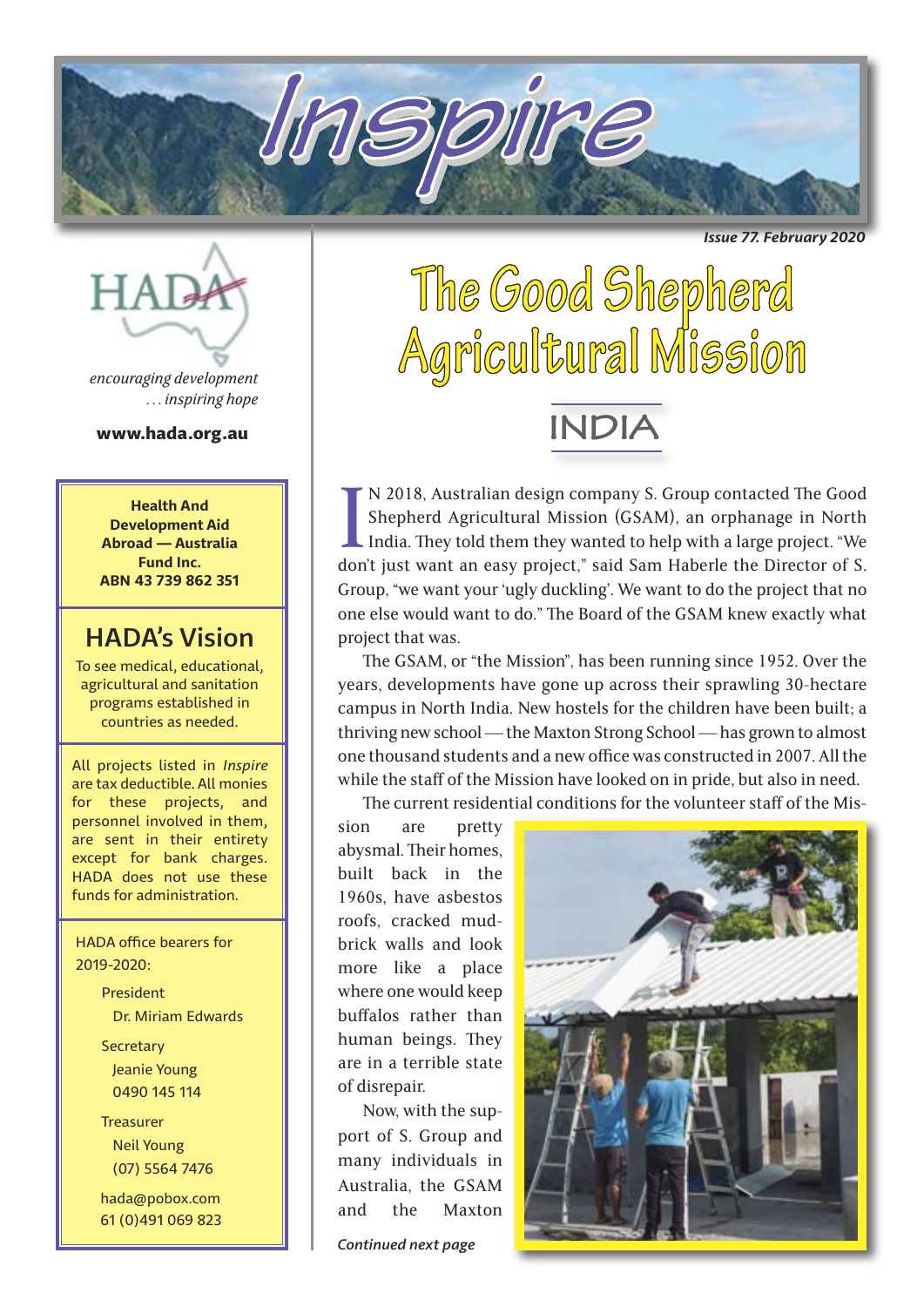Strong School are in the final stages of constructing a new housing complex for six of their staff families. Four 2BHK (two-bedroom, hall, kitchen) flats and

two 6BHK units were designed with the support and guidance of S. Group for the building to allow for different sized families.

Now in its final stages, the building is expected to be completed by April 2020. Major construction,

electrical wiring, glazing and much of the paint work has been completed. The remaining big jobs are the installation of floor tiles, hanging of fans, landscaping and construction of inbuilt wardrobes.

When completed, this new development will not only create space for additional staff and teachers to be hired and housed, it will provide dignity and re-

> spect for the long-term staff members and their families, most of whom work without pay, having served their entire lives on the Mission grounds.

Anyone wanting to know more about the GSAM or Rick and Clifton Shipway, the

Australian father and son team who run the GSAM, should go to www.IndianOrphanage.com.

*~ by Clifton Shipway*

(The reference number for this project is IND-501.)

# **Medical Volunteers**

# **SIERRA LEONE**

IN November 2019, Dr Ileana<br>Velcea and Dr Joanna Sen, from<br>the Gold Coast, volunteered for<br>one month in clinics at the Ortho-N November 2019, Dr Ileana Velcea and Dr Joanna Sen, from the Gold Coast, volunteered for dox Mission of Sierra Leone. There had been no doctor there for six months.

Sierra Leone has one of the weakest health systems in the world, including unimaginable hospital conditions and a severe shortage of health workers. With one doctor for every 40,000 people (compared with one per 279 people in Australia) many deaths and disabilities occur due to preventable diseases such as malaria; and malnutrition, diarrhoeal illness and untreated hypertension. Public health care is not free for most of the population and a doctor's visit could mean the sacrifice of one's daily meal or other basic needs. The

average life expectancy in Sierra Leone is about 54 years compared with 82.5 years in Australia.



*Dr Ileana dispensing medication.*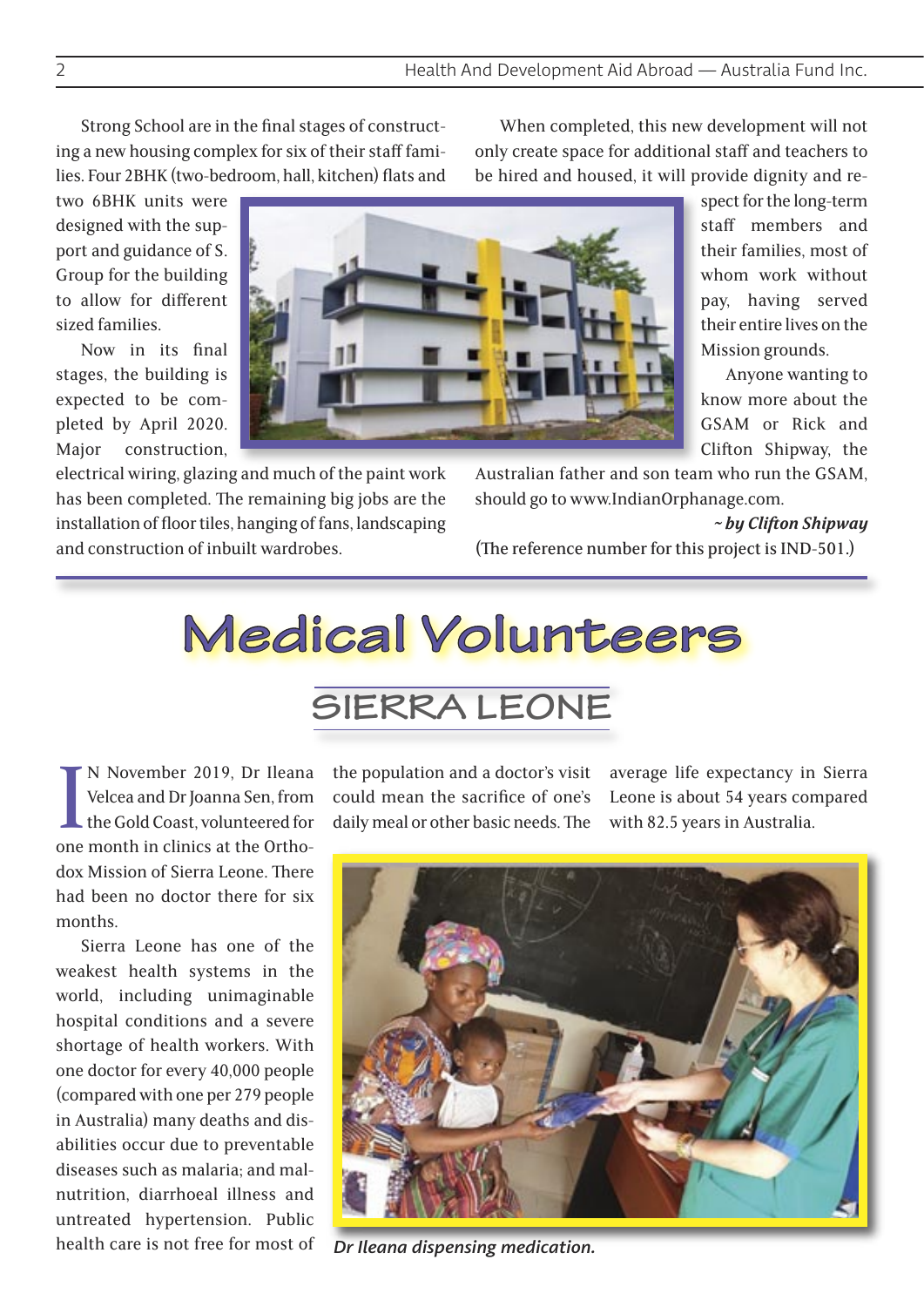#### **CHALLENGE AND INSPIRATION**

Our experience at the clinics was both challenging and inspiring. Dealing with unfamiliar pathologies in a low-resource setting tested our skills. Basic tests and medicines were desperately difficult to obtain within budget. Patients who had not seen a doctor in many months often presented with many health problems which were difficult to address in full. Language and cultural differences made consults challenging, however the nursing staff, when present, were fantastic mediators.

Inspiring were the relentless attitudes of all health workers despite the challenging circumstances they faced. Patients were very grateful to receive free medical care and it was truly humbling to accept their heartfelt appreciation.

We saw 15 to 20 patients per day who would have otherwise been unable to get any medical care. We also conducted some health education sessions on hand hygiene and disease prevention. Finally, we contributed to improvements to current clinic processes, such as starting individual patient medical records.

#### **OUR PRIORITIES**

Our visit marks the beginning of what we hope will be a long and fruitful relationship with the Mission's clinics. Fortunately, the Mission was able to employ a new local doctor as of December 2019 who will continue to provide the muchneeded services and with whom we will collaborate to advance progress.

Priority one is a budget in-

crease. This will improve the capacity to purchase tests and medicines thereby empowering health workers to fully exercise their skills while providing free care to as many patients as possible. Priority two is to facilitate donations of

medical supplies and equipment from Australia. Priority three is to provide ongoing professional/clinical support from afar. Additionally, an evolving medium-term project is to establish a basic clinical laboratory onsite which will save

money and lives in the long-term.

We believe that every human being has the right to access basic health care and the Mission's clinics are contributing to real quality of life improvements for the people of Sierra Leone. Your contribution, big or small, is used to make a difference to someone's life. The needs are great but so is the potential.

#### *~ Dr Ileana Velcea and Dr Joanna Sen*

(The reference number for this project is SLE-500.)



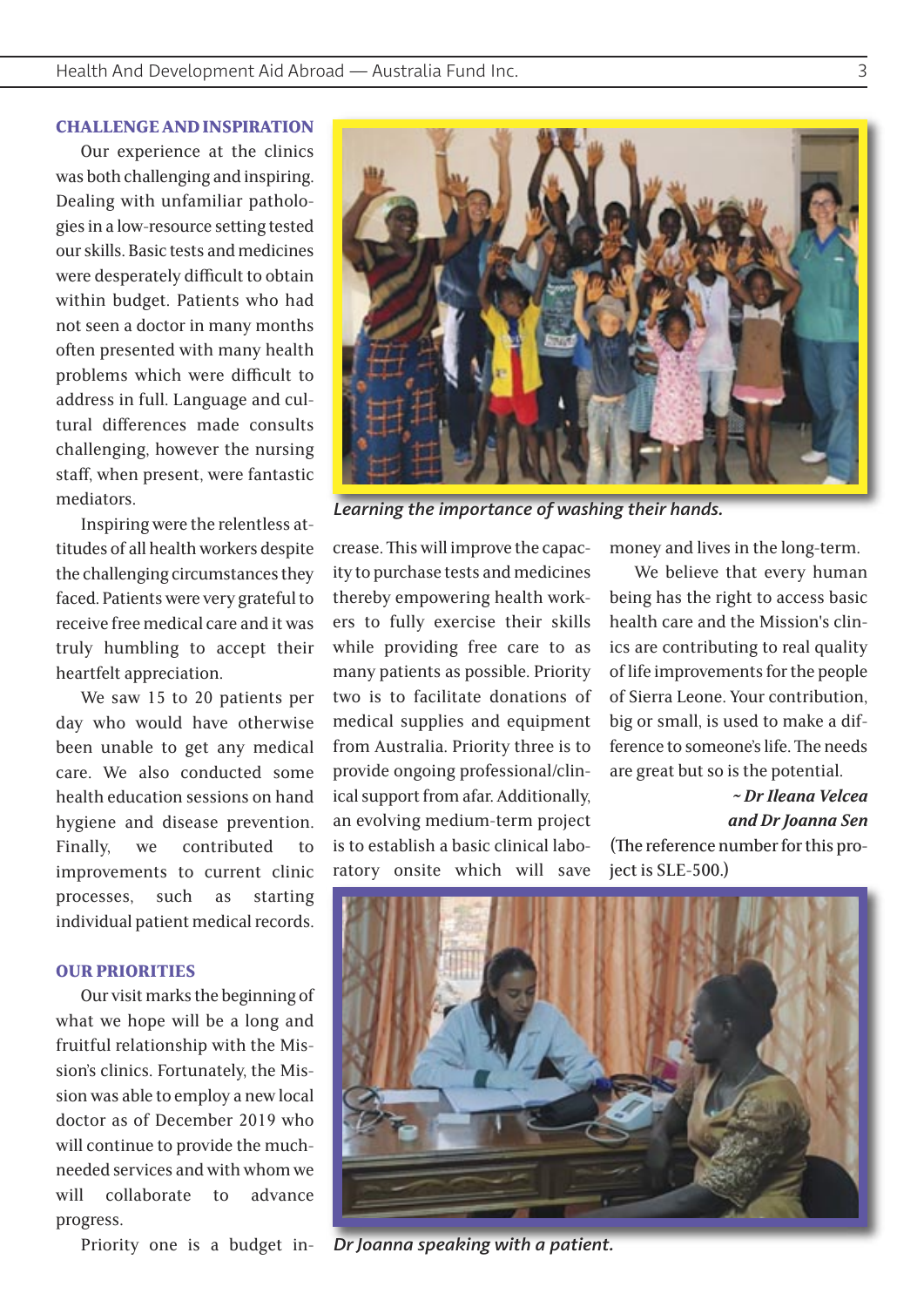# **Mustard Seed Projects**

# **BURUNDI**

O matter what part of the world habitation exists, water is one of the basic necessities of life. Water plays such a significant part in all aspects of life no matter whether it be a rich, developed exists, water is one of the basic necessities of life. Water plays such a significant part in all country or a very poor nation. Nowhere is it more evident than in Burundi, Central Africa, with a population of around 11.5 million people on a landmass equivalent to 40% of that of Tasmania.



*The chicken house under construction.*

Agriculture and horticulture everywhere rely significantly on the seasonal rainfall events. With the world weather patterns changing, it's becoming more difficult for subsistence farmers to provide for their own family needs and produce a surplus for the local markets. So how does an average person make the best of all that is provided during the rainy seasons in one of the world's poorest countries?

Fish farming provides the opportunity for the production of proteins so essential to the daily dietary needs for even the poorest people. In the north-west province of Cibitoke, the Ruzizi River, which borders The Congo, has been used for this purpose. Unfortunately, the lowlying ground on the riverbanks which makes this possible is also its greatest weakness. Each time the river floods most fish production is swept away downstream.

The alternative to this has been to construct ponds where the water-flow can be controlled regardless of the season. The latest project undertaken is the construction of three ponds and a water catchment area in the valley, near the home village of the manager, Jackson. The great advantage of the site is that it is fed by a spring which provides for the fish-growing ponds and a catchment pond which allows for the settling of

> sediment from the adjacent creek when it flows. The site has survived the recent heavy rains which caused a lot of flooding and land-slips in the hills. The way it was constructed, allowed surplus water to bypass the ponds.

> Incorporated into the project are chicken pens which extend into the above-mentioned ponds. The chicken manure and other waste will enable the production of algae which forms a

significant part of the fishes' diet. This reduces the amount of supplementary feed that needs to be provided. Another significant benefit is the production of the additional protein from the chicken meat and eggs. It is hoped that this facility will be much more successful, having learnt many lessons from earlier projects, both land and river based.

#### *~ Des Willmott*

(The reference number for this project is BDI-010.)



*The top pond ready for receiving water and fish.*

**Health And Development Aid Abroad PO Box 733, Ashmore City, Qld 4214, Australia**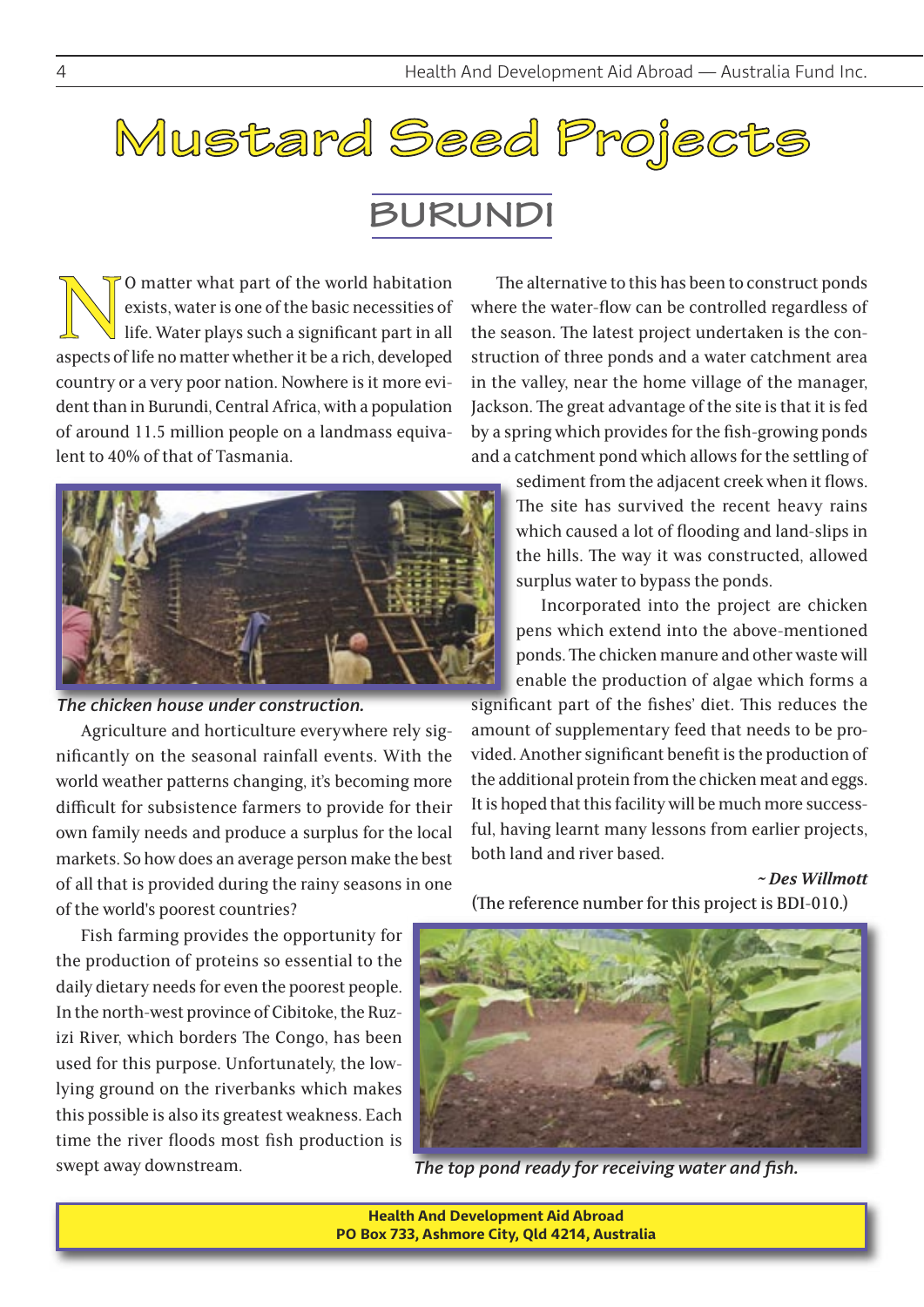# **Current HADA Projects** 77

All projects listed are approved for tax deductibility encouraging development



... inspiring hope

#### *AFRICA and ASIA*

#### **Medical Training in Africa and Asia** Manager: Dr Judith Goh

• Training African and Asian doctors in treating women with genital tract fistula [AFR-010]

#### **Library Aid International Inc**

Manager: Peter Cunningham

• Providing books for schools to improve educational outcomes and life opportunities. [AFR-011]

#### *BANGLADESH*

**New Hope Ministry Bangladesh Trust** Manager: Warwick Lloyd

- **Rural project** to help orphanage self sufficiency [BGD-010]
- **Multi-Purpose Educational Buildings** [BGD-012]

#### *BURUNDI*

#### **Mustard Seed Projects**

- Manager: Des Willmott
- Meat chickens, fish farming and biogas projects [BDI-010]

#### *CAMBODIA*

#### **Siem Reap**

Manager: Jonathan and Heleen Wolters

• **Bridge of Hope:** Working with families and communities to prevent children at risk becoming street children (or sold/ ending up in prostitution). [KHM-010]

#### **Good Neighbours Pre-School**

Manager: Julie and Will Fowles

• A pre-school for disadvantaged children [KHM-013]

#### *INDIA*

#### **Asha Bhawan Community Building Project**

Manager: Keith Bergmeier

• Rescuing men and women from drug and alcohol addiction and seeing them transformed into responsible citizens [IND-050]

#### **Maxton Strong School Kindergarten Upgrade**

Manager: Clifton Shipway [IND-015]

• Kindergarten Upgrade: to provide suitable education facilities for early learners [IND-019]

#### *INDIA*

#### **Maxton Strong School Staff Accommodation**

- Manager: Rick Shipway [IND-014] • Building accommodation for school
- staff [IND-018].

#### **Good Shepherd Agricultural Mission**

Manager: Rick Shipway [IND-014]

• The care and protection of orphaned children [IND-501].

#### *IRAQ*

#### **Sulaymaniyah, Kurdistan Optician Training Centre**

• Apprenticeship program for opticians [IRQ-010]

#### *KAZAKHSTAN*

#### **HADA, Astana**

Manager: David Pichotta [KAZ-013]

- **Alcoholism:** Education, literature, and support groups for alcoholics and their families [KAZ-010]
- **Open Doors Community Centre:** a place to gain employable skills and life skills for young adults, couples and parents [KAZ-011]
- **Valueology:** assisting schools by providing materials, and teaching values to teenagers [KAZ-012]

#### *MONGOLIA*

#### **Good Neighbor Society, Ulaanbaatar**

- Manager: Sarantsetseg Baasankhuu • Family Development Program
- [MNG-010]

#### **Good Neighbour Society — Mobile Drop-In Centre**

Manager: Corrie van der Esch [MNG 019]

• Assist homeless people in UlaanBaatar [MNG-018]

#### *NEPAL*

#### **Nepali Health, Development & Disaster Response (ACN)**

Manager: Dr Julie Lincoln [NPL-011]

• Providing access to safe drinking water and toilets, improve knowledge of hygiene/ sanitation, nutrition and preventable diseases [NPL-500]

#### *PAPUA NEW GUINEA*

#### **P4K Haus Pikinini Orphanages Development**

Manager: Donna Harvey-Hall

• Building orphanages to create a positive, loving environment for abandoned and neglected children [PNG-010]

#### *SIERRA LEONE*

#### **Education Community Care Program**

Manager: Dr Themi Adamopoulo

• Providing school canteen, medical clinic, and toilets [SLE-500]

#### **P4KA Orphanages Development**

• Building orphanages to create a positive, loving environment for abandoned and neglected children. [SLE-012]

#### *SOUTH AFRICA*

#### **My Father's House Worcester**

Manager: Jan Buchanan [ZAF-011] • Community Centre for vulnerable teenagers [ZAF-010]

#### *UGANDA*

#### **Grace Care Child Program Secondary School**

Manager: Emmanuel Kanuli

• To build classrooms for orphaned/ disadvantaged children [UGA-022]

#### *VANUATU*

#### **Victory School of Hope**

• To build new classrooms for school in Blacksands community [VUT-010]

#### *ZAMBIA*

#### **Oasis Care Project, Ndola**

Manager: Lainah Phiri [ZMB-013]

- **Market garden** for orphanage [ZMB-010]
- Gardeners: Benson and Alison [ZMB-012]

#### *DISASTER RELIEF*

- Bangladesh floods [DIS-000]
- Help for Syrian refugees [DIS-010]

#### *WHERE MOST NEEDED*

The board will allocate these funds to projects in most need [WMN-010]